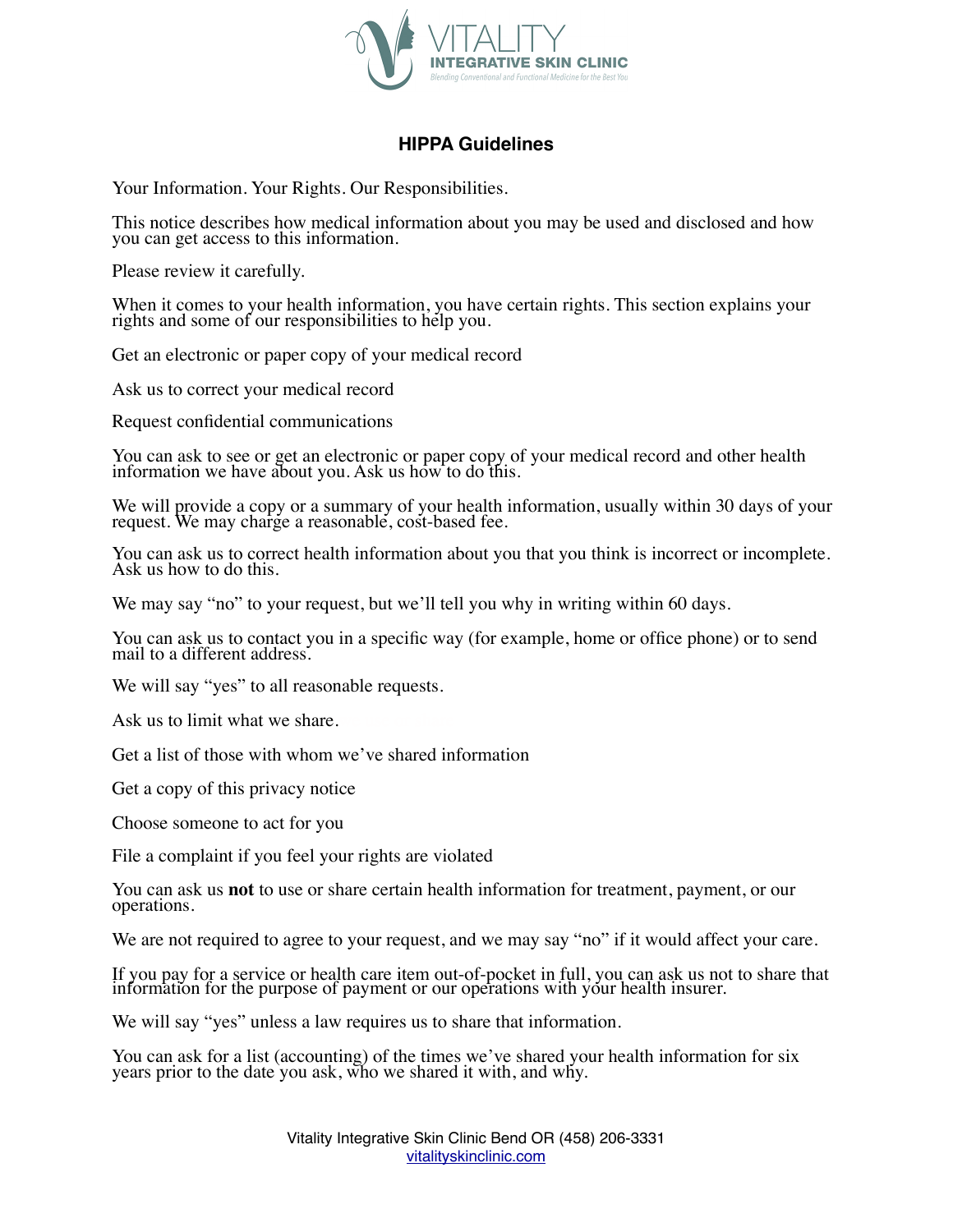We will include all the disclosures except for those about treatment, payment, and health care operations, and certain other disclosures (such as any you asked us to make). We'll provide one accounting a year for free but will charge a reasonable, cost-based fee if you ask for another one within

You can ask for a paper copy of this notice at any time, even if you have agreed to receive the notice electronically. We will provide you with a paper copy promptly.

If you have given someone medical power of attorney or if someone is your legal guardian, that person can exercise your rights and make choices about your health information.

We will make sure the person has this authority and can act for you before we take any action.

You can complain if you feel we have violated your rights by contacting us

You can file a complaint with the U.S. Department of Health and Human visiting [www.hhs.gov/](http://www.hhs.gov/ocr/privacy/hipaa/complaints/)<br>[ocr/privacy/hipaa/complaints/](http://www.hhs.gov/ocr/privacy/hipaa/complaints/).

We will not retaliate against you for filing a complaint.

Your Choices

For certain health information, you can tell us your choices about what we share. If you have a clear preference for how we share your information in the situations described below, talk to us. Tell us what you want us to do, and we will follow your instructions.

In these cases, you have both the right and choice to tell us to:

In these cases we never share your information unless you give us written permission:

In the case of fundraising:

Share information with your family, close friends, or others involved in your care

Share information in a disaster relief situation Include your information in a hospital directory Contact you for fundraising efforts

*If you are not able to tell us your preference, for example if you are unconscious, we may go ahead and share your information if we believe it is in your best interest. We may also share your information when needed to lessen a serious and imminent threat to health or safety.* 

Marketing purposes

Sale of your information

Most sharing of psychotherapy notes

We may contact you for fundraising efforts, but you can tell us not to contact you again. Our Uses and Disclosures

How do we typically use or share your health information?

We typically use or share your health information in the following ways.

Treat you

Run our organization

Bill for your services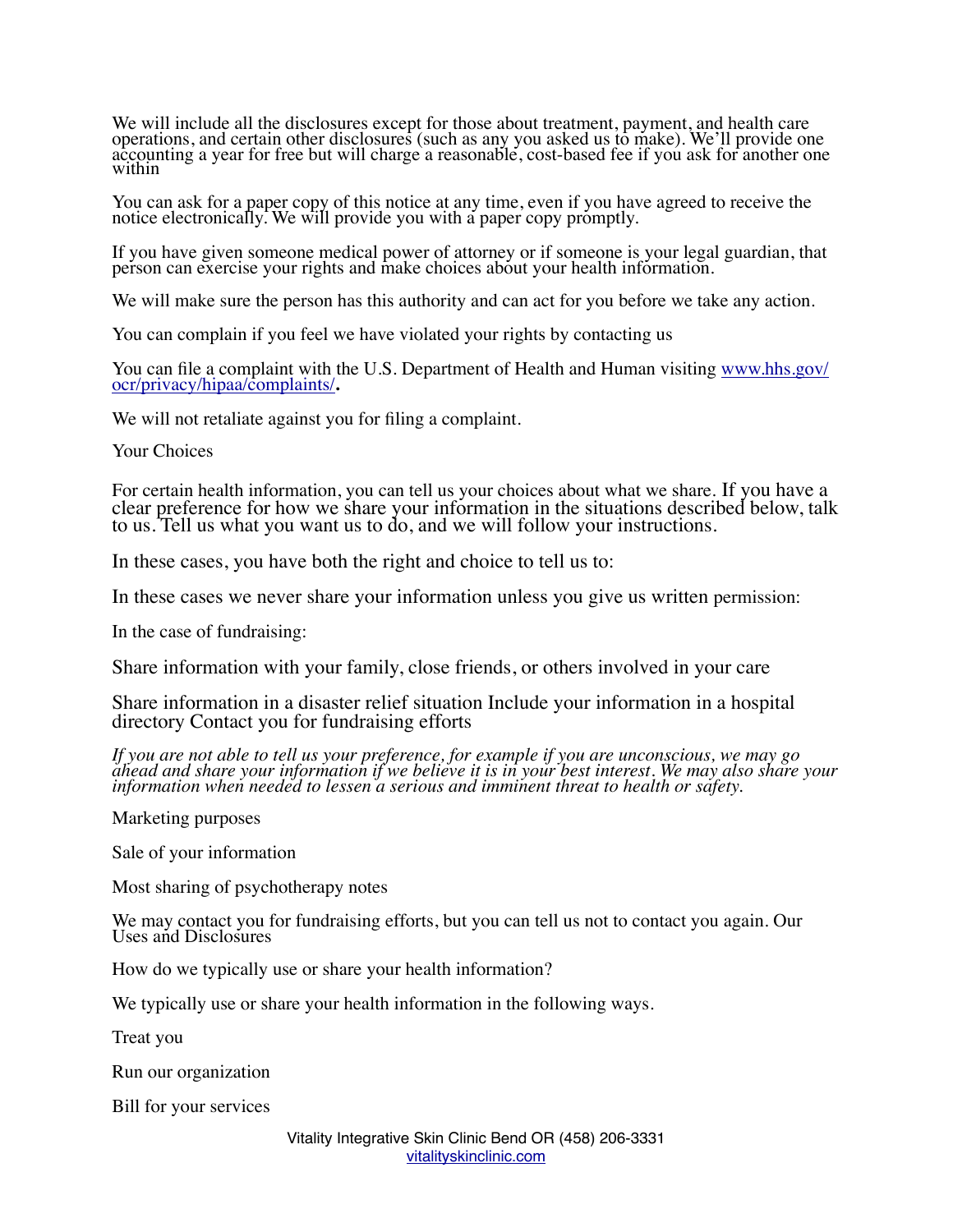We can use your health information and share it with other professionals who are treating you.

We can use and share your health information to run our practice, improve your care,

and contact you when necessary.

We can use and share your health information to bill and get payment from health plans or other entities.

*Example: A doctor treating you for an injury asks another doctor about your overall health condition.* 

*Example: We use health information about you to manage your treatment and services.* 

*Example: We give information about you to your health insurance plan so it will pay for your services.* 

How else can we use or share your health information? We are allowed or required to share

your information in other ways – usually in ways that contribute to the public good, such as public health and research. We have to meet many conditions in the law before we can share your information for these purposes. For more information see: [www.hhs.gov/ocr/](http://www.hhs.gov/ocr/privacy/hipaa/understanding/consumers/index.html) [privacy/hipaa/understanding/consumers/index.html](http://www.hhs.gov/ocr/privacy/hipaa/understanding/consumers/index.html)**.** 

Help with public health and safety issues

Do research

Comply with the law

Respond to organ and tissue donation requests

Work with a medical examiner or funeral director

Address workers' compensation, law enforcement, and other government requests

Respond to lawsuits and legal actions

We can share health information about you for certain situations such as: Preventing disease

Helping with product recalls

Reporting adverse reactions to medications

Reporting suspected abuse, neglect, or domestic violence Preventing or reducing a serious threat to anyone's health or safety

We can use or share your information for health research.

We will share information about you if state or federal laws require it, including with the Department of Health and Human Services if it wants to see that we're complying with federal privacy law.

We can share health information about you with organ procurement organizations.